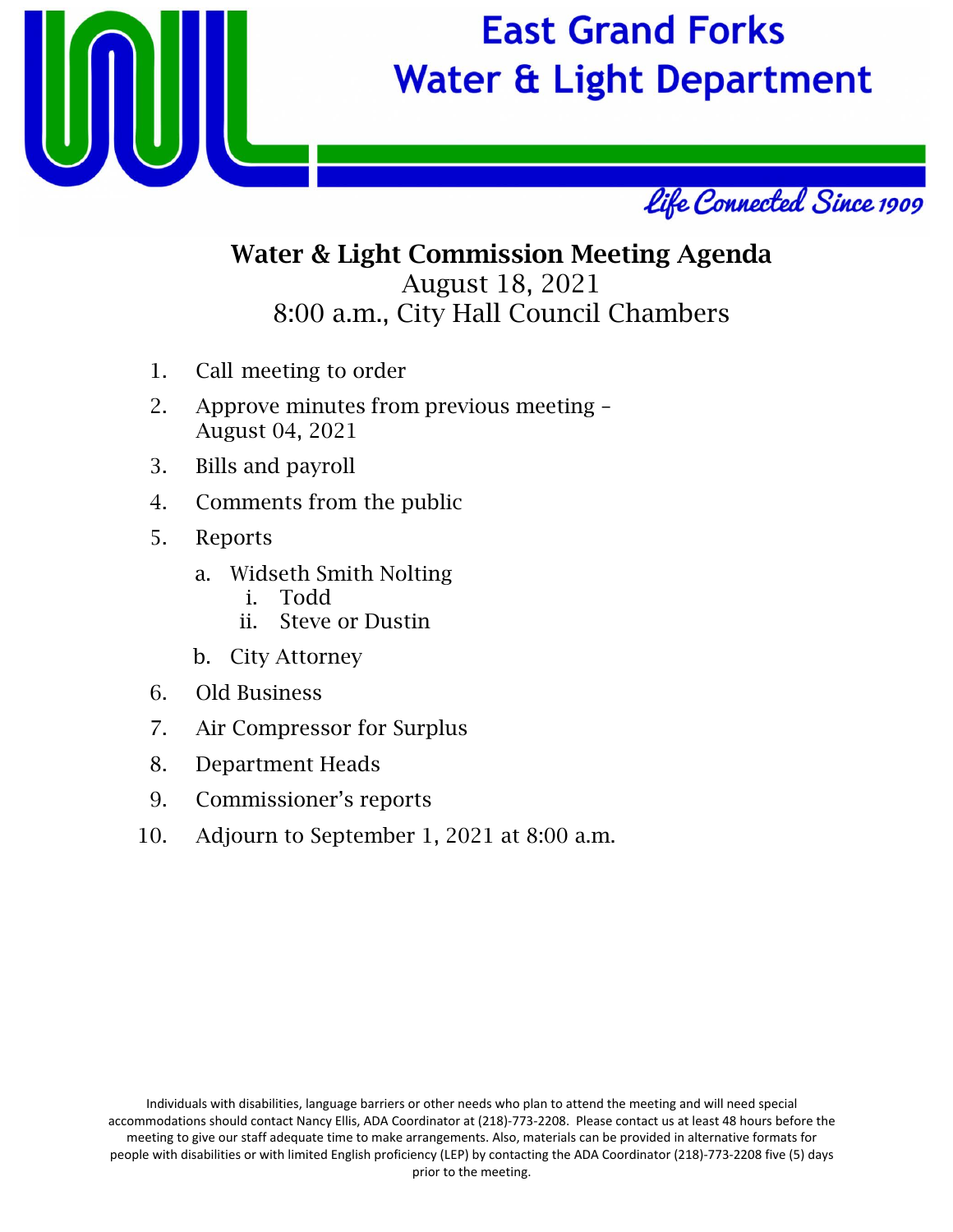Minutes of the regular meeting of the Water, Light, Power and Building Commission of the City of East Grand Forks, Minnesota on August 4, 2021 at 8:00 a.m held in the City Council Chambers at City Hall. Present: Grinde, Beauchamp, Quirk, DeMers Absent: None

Also present: Keith Mykleseth, Ron Galstad, Brian Johnson, Jeff Olson, Steve Emery, Todd Forster, Kevin Hatcher (remotely), Brianna Feil, Corey Thompson, Karla Anderson and Justin LaRocque from The Spud Jr restaurant.

It was moved by Commissioner Quirk seconded by Commissioner Beauchamp that the minutes of the previous regular meeting of July 21, 2021, be approved as read. Voting Aye: Grinde, Beauchamp, Quirk, DeMers Voting Nay: None

It was moved by Commissioner Beauchamp seconded by Commissioner Quirk to authorize the Secretary to issue payment of the recommended bills and payroll in the amount of \$329,959.97. Voting Aye: Grinde, Beauchamp, Quirk, DeMers Voting Nay: None

It was moved by Commissioner Quirk seconded by Commissioner Beauchamp to approve providing complimentary power for the Happy Harry's Rockin' Up Country North Fest to be held August 19 thru August 22, 2021.. Voting Aye: Grinde, Beauchamp, Quirk, DeMers

Voting Nay: None

It was moved by Commissioner Quirk seconded by Commissioner Beauchamp to approve the contract for Internet Service with Halstad Telephone Company. Voting Aye: Grinde, Beauchamp, Quirk, DeMers Voting Nay: None

It was moved by Commissioner Quirk seconded by Commissioner Beauchamp to adjourn at 8:35 a.m. to the next regular meeting on August 18, 2021 at 8:00 am to be held in the City Council Chambers at City Hall.

Voting Aye: Grinde, Beauchamp, Quirk, DeMers Voting Nay: None

> Lori Maloney Commission Secretary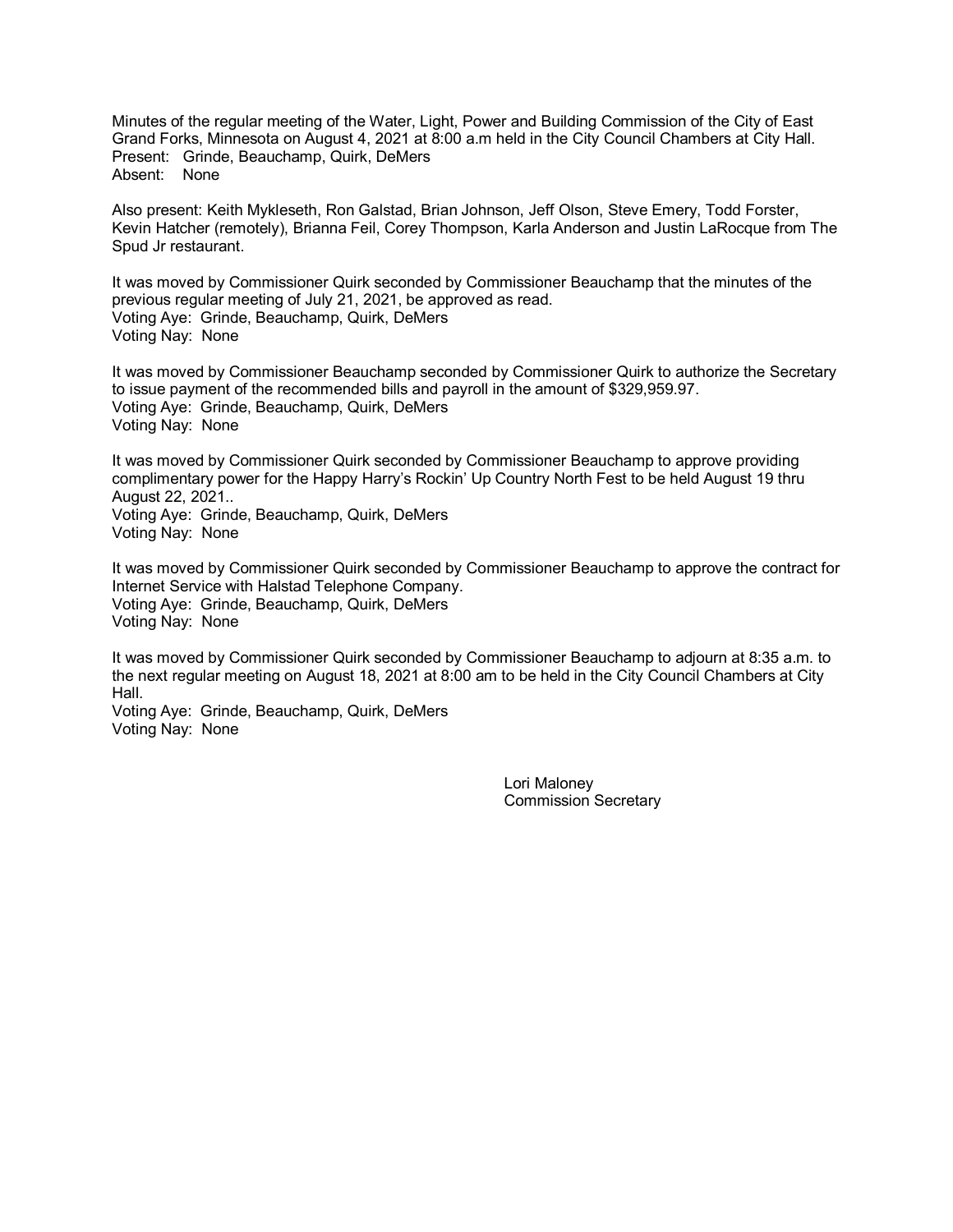## Accounts Payable

#### Check Register Totals Only

Printed: 8/10/2021 - 9:57 AM User: khatcher

**City of East Grand Forks** 

P. O. Box 373 East Grand Forks, MN 56721 (218) 773-2483

| <b>Check</b> | Date       | <b>Vendor No</b> | <b>Vendor Name</b>        | <b>Amount</b> | <b>Voucher</b> |
|--------------|------------|------------------|---------------------------|---------------|----------------|
| 516967       | 08/10/2021 | <b>COM500</b>    | Commissioner of Revenue   | 60,671.00     | $\overline{0}$ |
| 516968       | 08/10/2021 | <b>HAL500</b>    | Halstad Telephone Company | 1,463.40      | $\overline{0}$ |
| 516969       | 08/10/2021 | <b>MMP501</b>    | MMPA c/o Avant Energy     | 499,407.92    | $\overline{0}$ |
|              |            |                  | Check Total:              | 561,542.32    |                |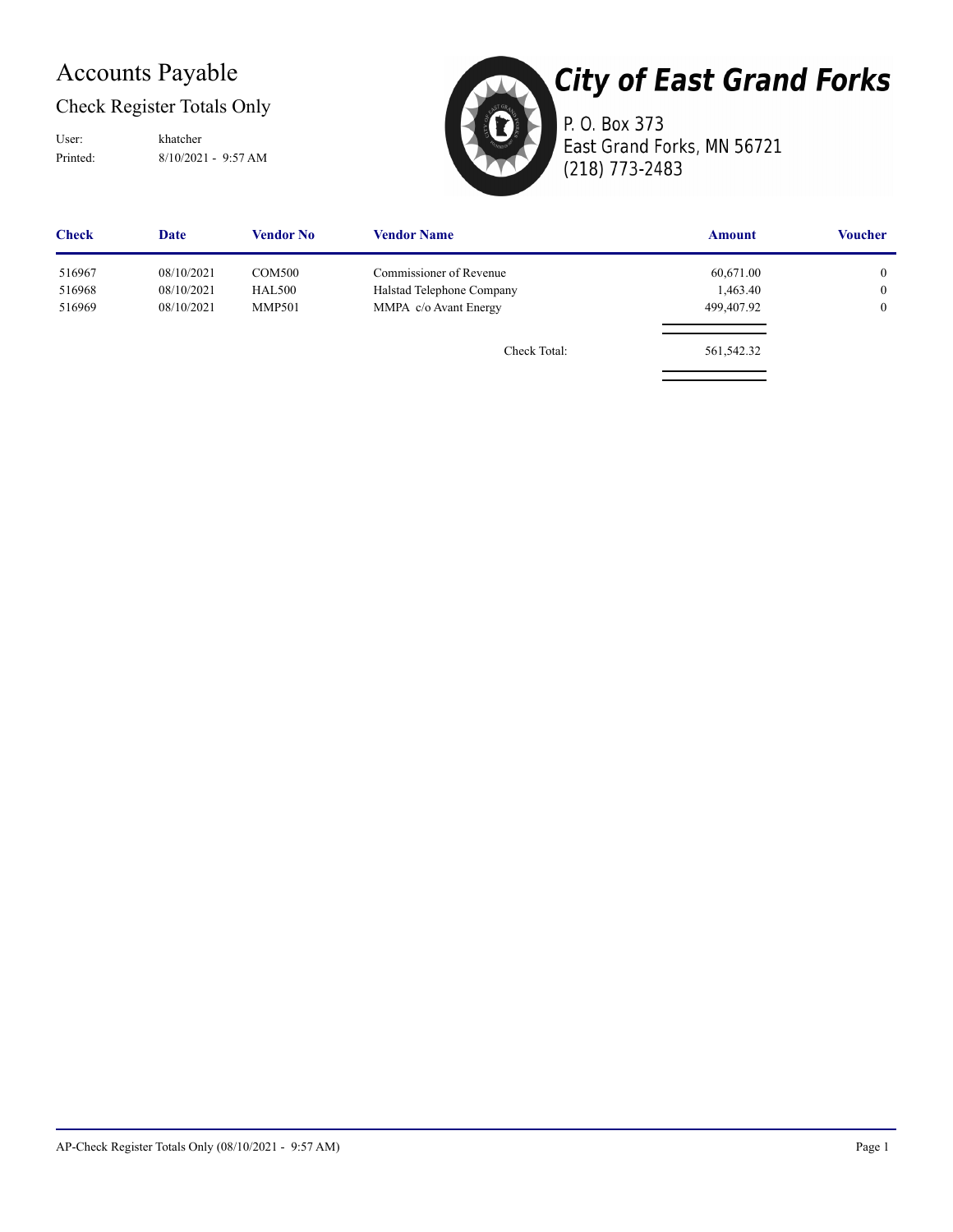## Accounts Payable

#### Check Register Totals Only

Printed: 8/13/2021 - 3:26 PM User: khatcher



P. O. Box 373 East Grand Forks, MN 56721 (218) 773-2483

| <b>Check</b> | <b>Date</b> | <b>Vendor No</b> | <b>Vendor Name</b>                   | <b>Amount</b> | <b>Voucher</b>   |
|--------------|-------------|------------------|--------------------------------------|---------------|------------------|
| 516970       | 08/18/2021  | <b>ACM502</b>    | Acme Electric Companies              | 22.51         | $\boldsymbol{0}$ |
| 516971       | 08/18/2021  | AMC501           | AM Conservation Group Inc            | 671.18        | $\boldsymbol{0}$ |
| 516972       | 08/18/2021  | <b>AME550</b>    | American Crystal Sugar Co            | 24,850.00     | $\boldsymbol{0}$ |
| 516973       | 08/18/2021  | AWW503           | American Water Works Association     | 79.00         | $\boldsymbol{0}$ |
| 516974       | 08/18/2021  | UB*01233         | Susan Anderson                       | 90.56         | $\boldsymbol{0}$ |
| 516975       | 08/18/2021  | AQU501           | Aqua-Pure Inc                        | 11,937.00     | $\boldsymbol{0}$ |
| 516976       | 08/18/2021  | <b>ARA500</b>    | Aramark                              | 170.52        | $\boldsymbol{0}$ |
| 516977       | 08/18/2021  | UB*01232         | Jessie Bergh                         | 72.34         | $\boldsymbol{0}$ |
| 516978       | 08/18/2021  | <b>BOR501</b>    | Border States Electric Supply        | 198.80        | $\boldsymbol{0}$ |
| 516979       | 08/18/2021  | <b>COM505</b>    | Complete Pest Control Inc            | 300.00        | $\boldsymbol{0}$ |
| 516980       | 08/18/2021  | <b>CUS501</b>    | Custom Aire Inc                      | 2,553.00      | $\boldsymbol{0}$ |
| 516981       | 08/18/2021  | <b>DIA501</b>    | Diamond Cleaning Supply              | 204.29        | $\boldsymbol{0}$ |
| 516982       | 08/18/2021  | <b>DIG501</b>    | Digi Key Corp 590699                 | 294.34        | $\boldsymbol{0}$ |
| 516983       | 08/18/2021  | UB*01234         | Jean Downs                           | 17.07         | $\boldsymbol{0}$ |
| 516984       | 08/18/2021  | <b>EGF501</b>    | <b>EGF City</b>                      | 496,722.05    | $\boldsymbol{0}$ |
| 516985       | 08/18/2021  | <b>EXP501</b>    | Exponent                             | 245.00        | $\boldsymbol{0}$ |
| 516986       | 08/18/2021  | <b>FOR505</b>    | Forum Communications Company         | 270.00        | $\boldsymbol{0}$ |
| 516987       | 08/18/2021  | <b>GAL501</b>    | Galstad Jensen & McCann PA           | 364.50        | $\boldsymbol{0}$ |
| 516988       | 08/18/2021  | GOP501           | Gopher State One-Call                | 203.85        | $\boldsymbol{0}$ |
| 516989       | 08/18/2021  | <b>GRA504</b>    | Graybar                              | 239.08        | $\boldsymbol{0}$ |
| 516990       | 08/18/2021  | <b>GRA505</b>    | Graymont (WI) LLC                    | 6,485.11      | $\boldsymbol{0}$ |
| 516991       | 08/18/2021  | <b>HAW501</b>    | Hawkins Inc                          | 725.00        | $\boldsymbol{0}$ |
| 516992       | 08/18/2021  | <b>JOH511</b>    | Johnson Controls                     | 420.40        | $\boldsymbol{0}$ |
| 516993       | 08/18/2021  | <b>JOH510</b>    | Johnson Controls Fire Protection LP  | 1,805.08      | $\boldsymbol{0}$ |
| 516994       | 08/18/2021  | <b>LAK502</b>    | Lakeland                             | 367.19        | $\boldsymbol{0}$ |
| 516995       | 08/18/2021  | <b>HAR501</b>    | Local Ace                            | 515.15        | $\boldsymbol{0}$ |
| 516996       | 08/18/2021  | <b>LUM501</b>    | Lumber Mart                          | 613.28        | $\boldsymbol{0}$ |
| 516997       | 08/18/2021  | MID501           | Midcontinent Communications          | 250.00        | $\boldsymbol{0}$ |
| 516998       | 08/18/2021  | <b>MMT501</b>    | <b>MMTG</b>                          | 1,900.50      | $\boldsymbol{0}$ |
| 516999       | 08/18/2021  | <b>MND507</b>    | MN Dept of Labor & Industry          | 50.00         | $\boldsymbol{0}$ |
| 517000       | 08/18/2021  | <b>OPT500</b>    | Optum                                | 806.37        | $\mathbf{0}$     |
| 517001       | 08/18/2021  | <b>RMB500</b>    | RMB Environmental Laboratories, Inc. | 215.00        | $\mathbf{0}$     |
| 517002       | 08/18/2021  | <b>SUN500</b>    | Sun Dot Communications, LLC          | 89.99         | $\mathbf{0}$     |
| 517003       | 08/18/2021  | <b>WAT501</b>    | Water & Light Department             | 2,761.54      | $\mathbf{0}$     |
| 517004       | 08/18/2021  | <b>XCE501</b>    | Xcel Energy                          | 27.58         | $\boldsymbol{0}$ |
| 517005       | 08/18/2021  | <b>XCE502</b>    | Xcel Energy                          | 4,573.58      | $\boldsymbol{0}$ |
|              |             |                  |                                      |               |                  |

Check Total: 561,110.86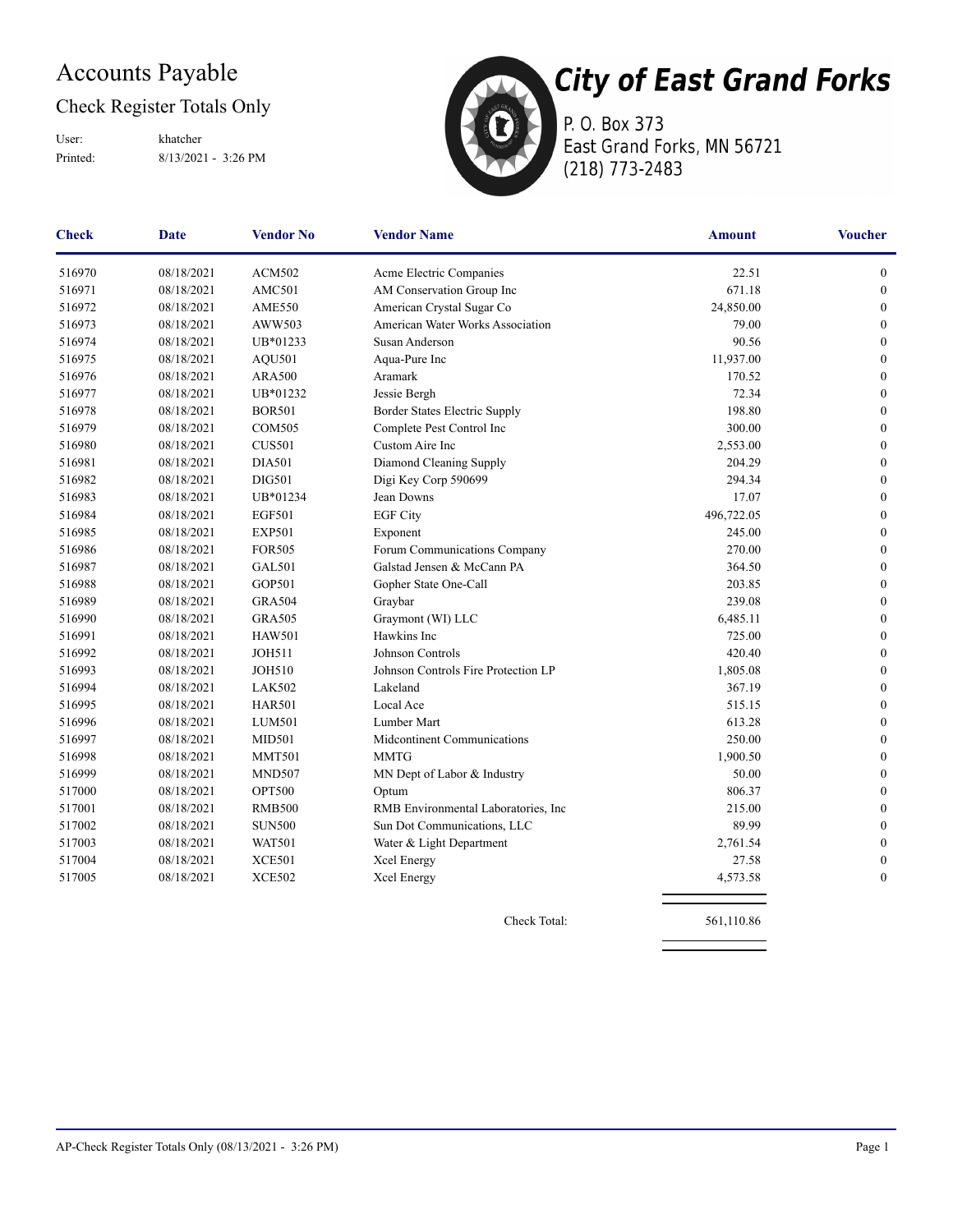#### **Rebates 8/18/21**

| AC Tune up                             | Berg                                             | \$<br>60.00  |
|----------------------------------------|--------------------------------------------------|--------------|
| AC Tune up                             | Gefroh                                           | \$<br>60.00  |
| AC Tune up                             | Hjelle                                           | \$<br>60.00  |
| AC Tune up                             | Larson                                           | \$<br>60.00  |
| AC Tune up                             | Lindgren                                         | \$<br>60.00  |
| AC Tune up                             | <b>Schauer</b>                                   | \$<br>60.00  |
| <b>Commercial Lighting Replacement</b> | American Crystal Sugar - 2020 - 259 LED Fixtures | \$24,850.00  |
| <b>Commercial Lighting Replacement</b> | EGF City - Civic Center - 5 LED Fixtures         | \$<br>560.00 |
| <b>Commercial Lighting Replacement</b> | LumberMart - 39 LED Track Lights                 | \$<br>613.28 |
| Dishwasher & Refrigerator              | <b>Heisler</b>                                   | \$<br>125.00 |
| <b>ECM</b>                             | Cariveau                                         | \$<br>150.00 |
| <b>ECM</b>                             | Deer Holdings                                    | \$<br>150.00 |
| <b>El Water Heater</b>                 | Anderson                                         | 50.00        |
| <b>Residential LED</b>                 | Hatcher                                          | \$<br>119.75 |
|                                        | <b>Total</b>                                     | \$26,978.03  |